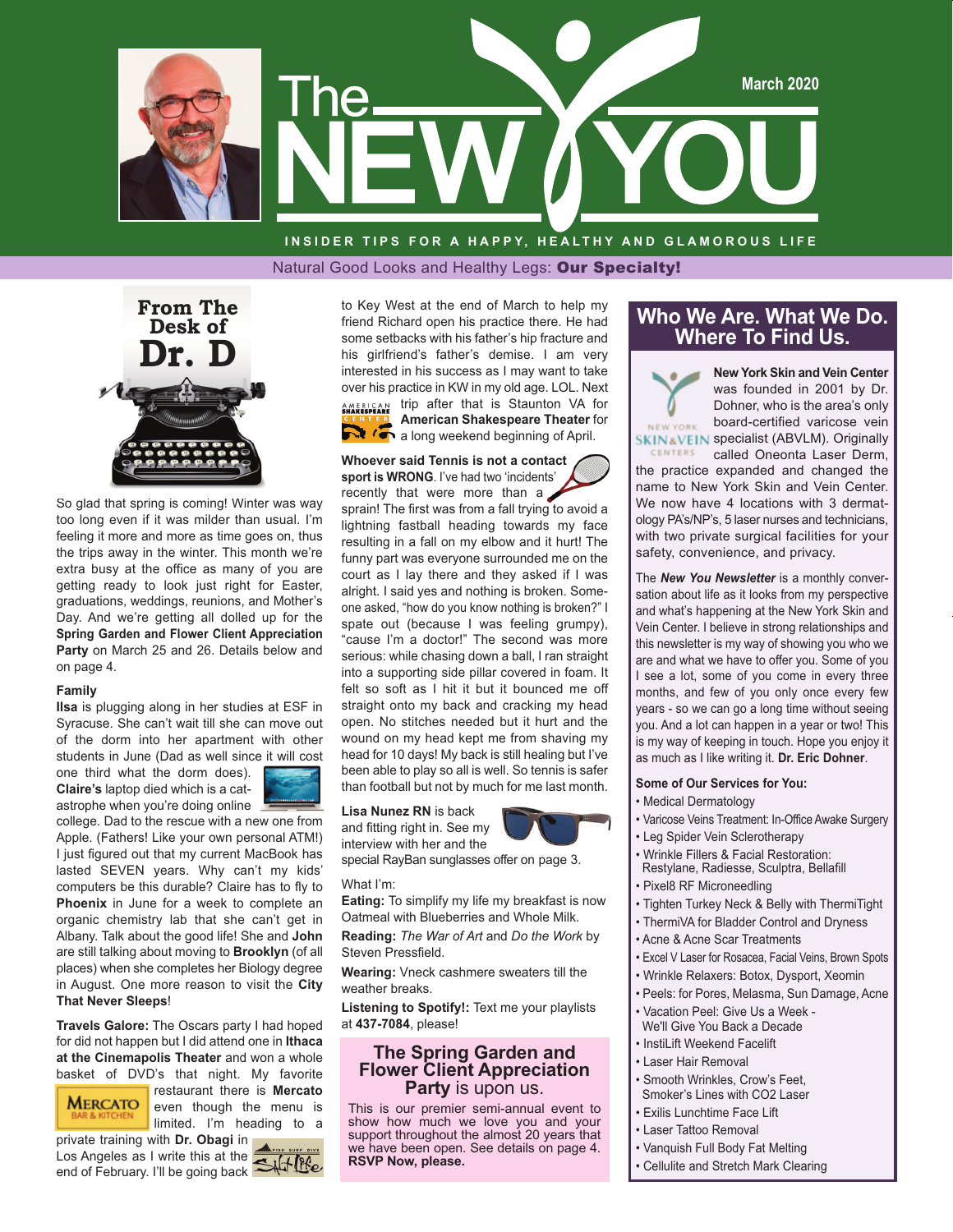

#### **Directions: To Make Filling:**

- 1. Melt butter in pot and sauté veggies till soft and add flour
- 2. Slowly pour chicken stock and milk into pot stirring the whole time
- 3. Remove bones from chicken and dice into  $\frac{1}{4}$ " cubes.

**Ingredients:** 1 rotisserie chicken 1 cup sliced carrots 1 cup sliced celery 1/3 cup diced onion

- 4. Add chicken add salt and pepper to taste
- 5. Cook till sauce is thick
- 6. Transfer filling to a casserole dish

**To Make Pastry:** 

**Dr D's Comfy Chicken Pot Pie**

something sublime. Your family will love my recipe!

(Dr's Note: Don't want to make pastry? Don't worry, store-bought will work too). 8oz butter + 1lb flour

1. Add cold butter to a food processor and beat until sticky. Add flour and add ¼ cup cold water. Fold to form a dough.

They say that March comes in like a lion and goes out like a lamb - let's hope so! I am so over this cold weather. But the chilly days have been allowing me to "eat it up yum" one of my all-time favorite meals - Chicken Pot Pie. Although I started off with a pretty generic recipe; over the years I have perfected it into

- 2. Roll out pastry to fit casserole dish top and drape over filling. Crimp pastry edges, make two cuts in the center of pastry and brush pastry with milk.
- 3. Bake at 350 until brown (approximately 25 minutes).
- 4. Serve with seasonal vegetables

1/3 cup butter 1/3 cup flour

### **The Elderflower Martini (Serves 1)**

What is a delicious meal without a good cocktail? This cocktail is my own twist on one served at popular Oneonta eatery "b-side ballroom". I like them so much that I have to limit myself to one (ok, maybe two) with dinner.

#### **Ingredients:**

1 oz vodka\* 2 oz ruby red grapefruit juice 1 oz St.Germain elderflower liqueur  $\frac{1}{2}$  oz simple syrup

**Directions:** Combine the gin, grapefruit juice, and St. Germain in a cocktail shaker with a few cubes of ice, and shake for 10 seconds to combine. Strain into a cocktail glass and enjoy! *\*Dr's Note: This cocktail works equally as well with either gin or vodka*



## **What's Happening in March**

#### **4th Rickety Fence** B-side Ballroom Oneonta

**5th Live Music Thursdays:** Andru Bemis Bohemian Moon Norwich

**6th Fundraiser Family Service Association** B-side Ballroom Oneonta

**7th Mardi Gras Party**  Benefiting Boys and Girls Club **Oneonta** 

**7th Parade Day** Binghamton

**7th Woodshed Prophets** Rita's Tavern Norwich

**7th New Oxford String Quartet Phelps Mansion Binghamton** 

**7- 8th Broadway in Binghamton presents:** Riverdance at Forum

**11-12th Film Noir Double Feature: The Big Clock and the Act of Violence** Cooperstown Library

**12-13th Behind Blue Eyes Play**  Hartwick College Oneonta

**13-15th Venus in Fur Play**  Foothills Oneonta

**14th Fifth Annual Shamrock Swing**  Foothills Oneonta

**25th Grammy Winner Trumpeter:**  Shunzo Ohno B-side Ballroom **Oneonta** 

**21-22nd Home and Garden Show** Bing Univ Fieldhouse

**21st Binghamton Philharmonic presents:** Dual Destinies at Forum

**25-26th Spring Garden and Flower** Party New York Skin and Vein Oneonta & Binghamton

**29th Broadway in Binghamton**  presents: The Buddy Holly Story at Forum

4 cloves garlic diced small 1 cup frozen peas

(Serves 6)

1 ¾ cup chicken stock 2/3 cup milk 2 tbsp salt 1 tbsp pepper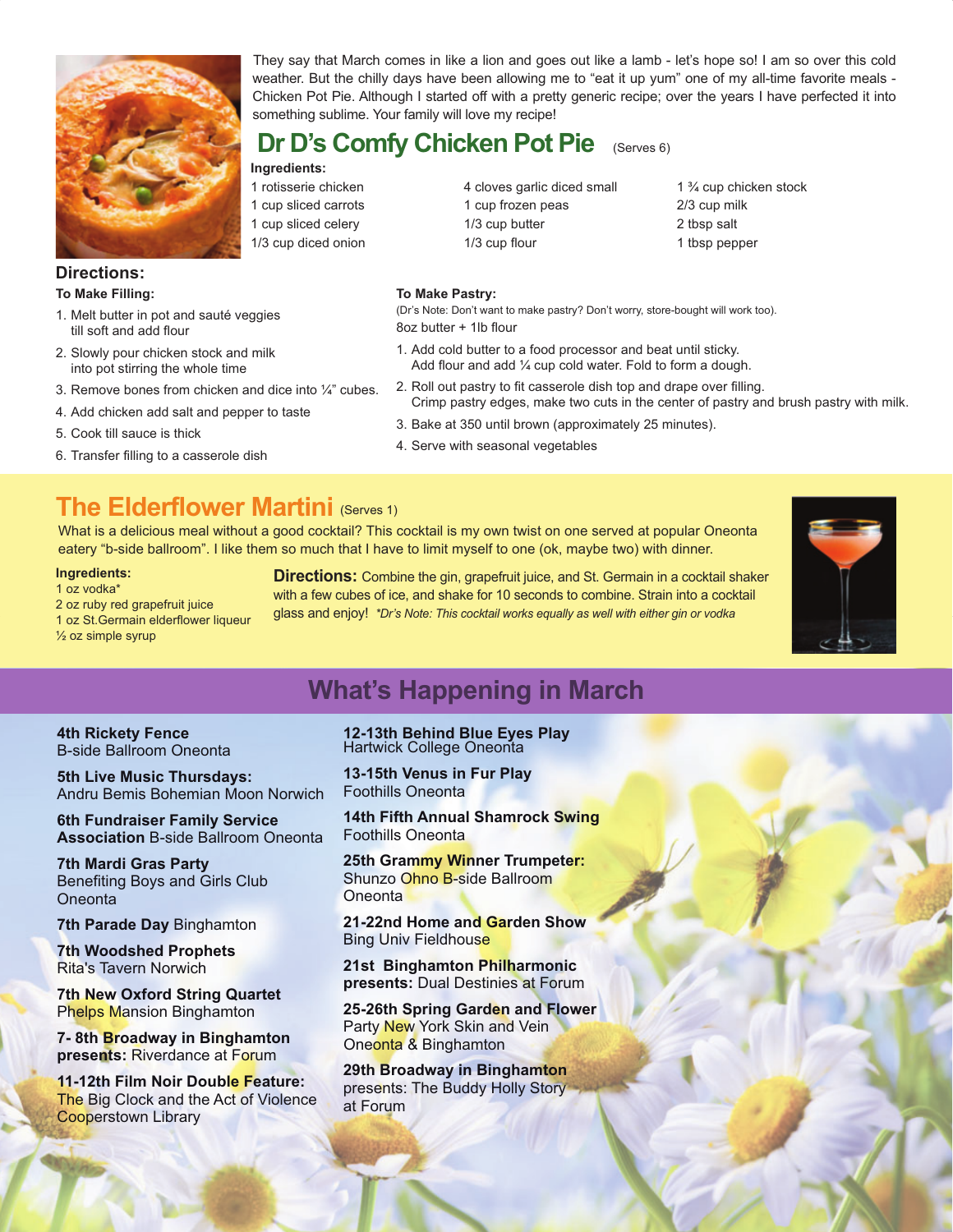# **Welcome Back Lisa Nunez RN**

Lisa Nunez, R.N. worked as a laser and injection nurse at New York Skin & Vein Center for 6 years before moving to Albany, NY to further her education. Now, fortunately, she's back and we couldn't be more excited! On a recent gray February morning, I sat down with Lisa in her new Treatment Room at our Binghamton office.

the changes occurring to their face and body. It's not fun seeing frown lines between your eyes, or that your cheekbones aren't as high as they used to be, or your lipstick bleeding into those little lines. One day you think, "Ok, I want to do something about this" We women aren't making

As I arrived Lisa was saying goodbye to a Vacation Peel (Blue Peel) client who looked very happy with her outcome. When I commented on this Lisa said, "I love helping women achieve naturally beautiful results. Restoring what they've lost without looking like Joan Rivers, God bless her soul. No one wants their friends whispering thinking they look freakish. They want everyone to be jealous of how great she looks."

As Lisa started to prepare for her next client she told me about her life before NYSVC. "I grew up in New Jersey and attended County College at Morris where I got my nursing degree. After leaving college I worked for 18 years in the emergency room at St Clare's Jersey Medical Center in Denville, NJ. Although I loved working there, I eventually felt that I needed a change. My sister, who lives in Oneonta, suggested that upstate New York might be good for us (Lisa has

two teenage daughters, aged 19 and 16 as well as a Golden Retriever named Sadie). I enjoy the outdoors and love to hike. My sister was right! The Southern Tier is beautiful - even on crappy days in February!"

When Lisa first arrived in Oneonta she went to work in the Orthopedic department at Bassett. Although she enjoyed her time there, Lisa quickly realized that she needed "a second act" in her life. A chance conversation with me when she came in as a client completely changed her mind about the direction her nursing career was taking. Lisa was fascinated by what we were doing at New York Skin & Vein Center and was full of questions for me. Within a few months, she asked if we had any openings and we were looking for a laser nurse and she applied.

"You know Dr D, when you first told me there was an opening I was excited but also a little scared because I had no experience with cosmetics or lasers but with you and Kathy Dugan as my mentor, I quickly learned our 10 different lasers and attended several training programs and seminars all over the country. I was learning so much and I couldn't get enough."

**As a whole, we are taking better care of our bodies with exercise, eating healthy and losing weight. But when we wake up and look in the mirror and what we see does not match how we feel inside that can be pretty hard to take.**

Lisa proved to be so good at laser treatments that I decided to teach her my unique injection techniques for wrinkle relaxing and fillers for eye hollows, thin lips, and sunken cheeks. She quickly learned the techniques and surprised

me with her natural talent and her eagerness to learn the latest techniques. She is now highly proficient with all types of wrinkle fillers and relaxers and has emerged as an expert on which ZO skincare products are right for each individual skin type.

When I ask her what she loves most about her job Lisa says, "I love connecting with patients on a deeper level. I like making them feel better about their appearance. As a "woman of a certain age" myself, I understand the concerns of our mature clients. I can sympathize with



these improvements for anyone but ourselves. Being in my 40's that's something I understand. This isn't about anyone but THEMSELVES. Women spend a lot of time fixing things for others but not a lot of time taking care of their own needs. It makes me happy to see them happy. I have never had a patient tell me they wished they hadn't had that wrinkle relaxer or the laser treatment that smoothed their acne scarring, or that they didn't love their skin after using ZO skincare. On any given day I can help a woman feel better about her skin (Excel V Skin Rejuvenation), help another regain intimacy with her husband (ThermiVA) and begin figure-shaping treatments on another (Vanquish) that will make her feel more confident in her clothing - and that's all before lunch!"

Lisa is moving around her new office space preparing for her next client and I can see her eyes flick to the clock, watching the time. As I turn to leave she stops me and says, "You know what I really love about this job? It's that after 18 years in

the ER, where people came in with pain and suffering and often there was not a lot we could do to help, well now I get to help patients look and feel better. I love this job!"

Lisa Nunez, R.N. spends her time between our Oneonta and Binghamton offices where she provides Wrinkle Relaxer and Fillers (Restylane, Sculptra, Radiesse, and Bellafill), Laser treatments, ThermiVA, Exilis Skin Tightening and more. Although her schedule is getting pretty full already, call our Client Care Coordinator, Denise, at 607/286-0061 and we will do our best to make sure you get an appointment quickly.

#### How to Get Started with Lisa?

Sign Up for Our **"Look as Good as You Want"** 

- Consult Special in which You'll receive:
	- 1. Comprehensive Skin & Wrinkle Consult
	- 2. ZO "Get Skin Ready" Products Chosen Just for You
	- 3. ZO No Downtime Glow Peel
	- 4. \$50 Off Any Future Treatment

\$350 Value for **ONLY \$99!** 

**Expires: Tuesday, March 31st @ 5 pm**

Make your appointment **TODAY** and in just a few short days, you'll be very happy! Call **607/286-0061** for your appointment with Lisa Nunez, Cosmetic RN Now!

#### Already Know You Want a Wrinkle Filler?

Get Your Treatment This Month and You'll receive a Coupon to Receive Your Choice of a Pair of Rayban Sunglasses

Valued up to \$200.00!

Only **10 Coupons Available** as I Write This! Call **607/286-0061** Now!

(Cannot be combined with any other specials, discounts, coupons, or prior purchases.)